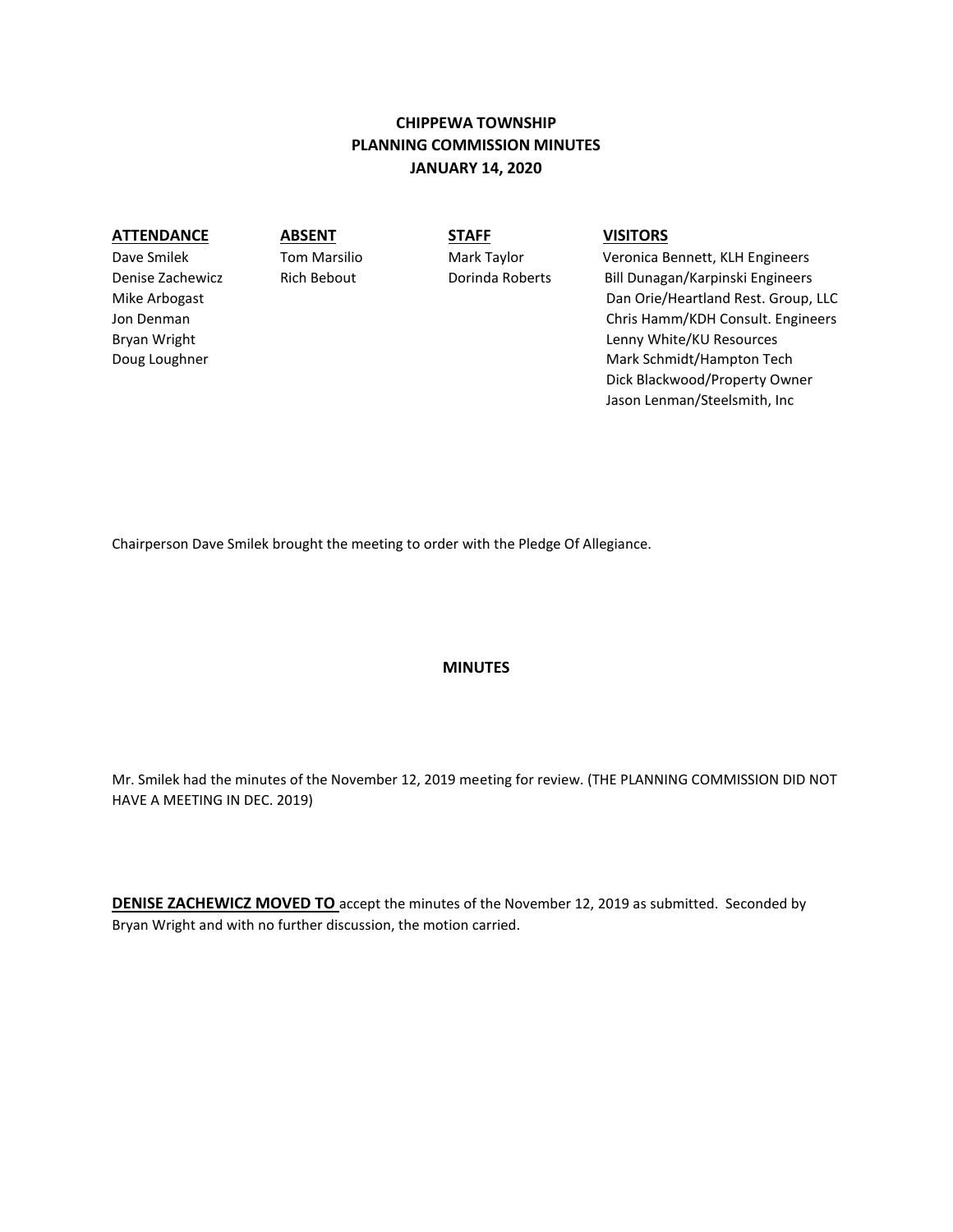#### **REORGANIZATION**

Mr. Smilek then turned the meeting over to Mark Taylor for reorganization.

Mr. Taylor asked for a nomination for Chairperson of the Planning Commission.

**\*MS. ZACHEWICZ MOVED TO NOMINATE** Dave Smilek for Chairperson of the Planning Commission. Mr. Wright seconded the motion, there being no other nominations, Mr. Smilek was elected unanimously.

Mr. Taylor then turned the nominations over to Mr. Smilek.

Mr. Smilek asked for a nomination for Vice-Chairperson of the Planning Commission.

**\*MR. WRIGHT MOVED TO NOMINATE** Denise Zachewicz for Vice-Chairperson of the Planning Commission. Mr. Arbogast seconded the motion, there being no other nominations, Ms. Zachewicz was elected unanimously.

Mr. Smilek asked for a nomination for Secretary of the Planning Commission.

**\*MR. DENMAN MOVED TO NOMINATE** Mike Arbogast for Secretary of the Planning Commission. Mr. Loughner seconded the motion, there being no other nominations, Mr. Arbogast was elected unanimously.

**Note: Beginning in January 2020 the Planning Commission will start the meetings at 6:30 PM**